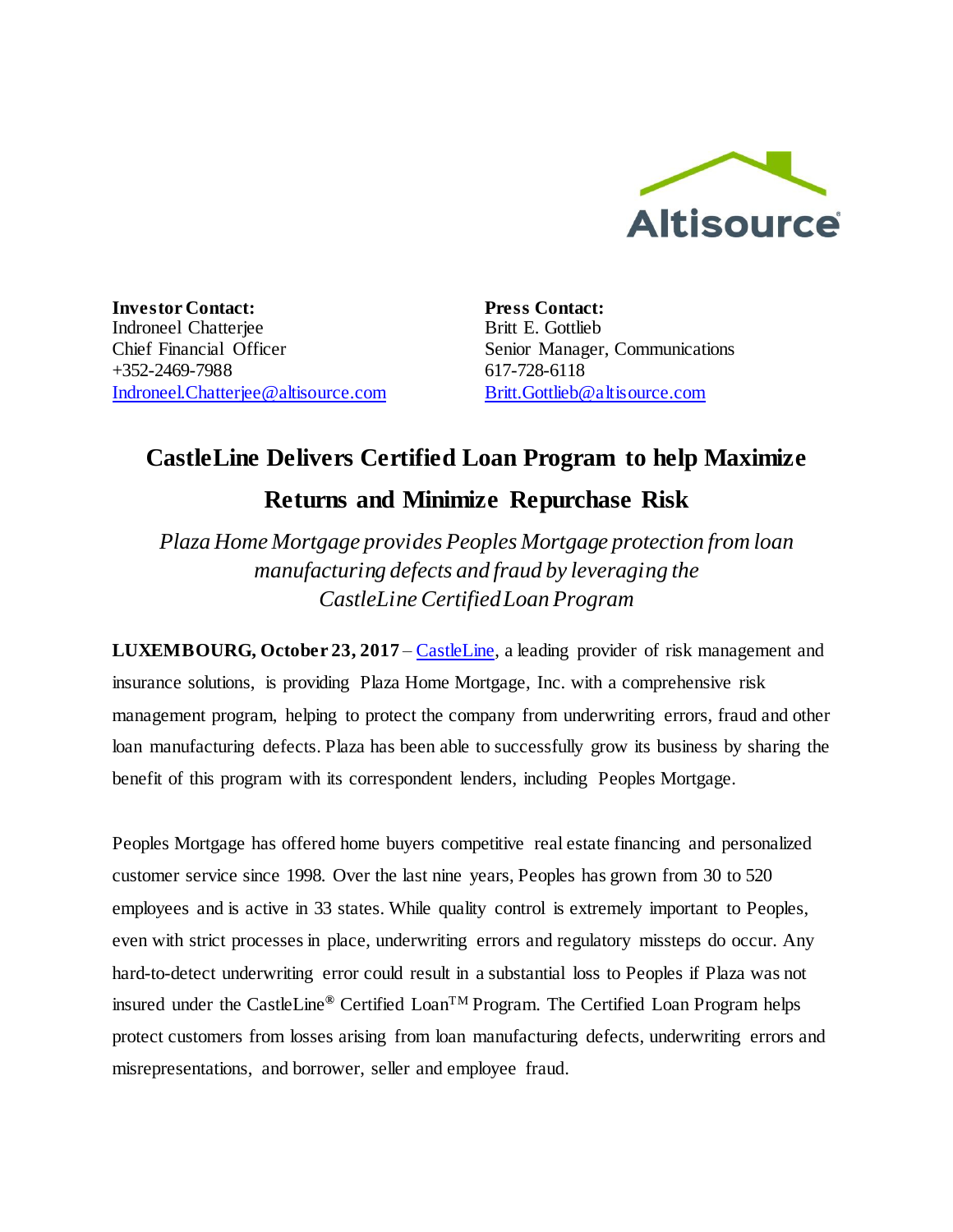Ultimately, through Plaza's relationship with CastleLine, Peoples was recently able to:

- Save a total of \$65,000 on one loan. Instead of incurring a \$70,000 loss, the company only had to pay a small insurance deductible of \$5,000 plus premium over par. As a member of the Lenders One® cooperative — a national alliance of independent mortgage bankers, correspondent lenders and suppliers of mortgage products and services — Peoples also benefited from a lowered deductible.
- Expand its volume of business and realize potential savings through this new strategic approach.
- Realize the value of Plaza's offering and determine that investors could no longer be weighed solely on price, efficiency and ease when selling on the secondary market.

"Based on our own calculations, we gain a value of more than 10 basis points (bps) per loan/per transaction with the Plaza relationship," said Shawn Morris, Managing Partner, Peoples Mortgage. "When you factor in the cost of potential defects along with the savings on the deductible, the calculation was simple."

"In today's competitive market, it is challenging to differentiate yourself from your peers," said Mike Fontaine, Executive Vice President and Chief Financial Officer, Plaza Home Mortgage, Inc. "Through the CastleLine Certified Loan Program, we are able to basically eliminate representation and warranty risk for our customers, a real benefit. Peoples is a great example of a lender that has captured this benefit."

"Protecting and increasing company value is a primary goal for a lender," said Justin Vedder, Executive Vice President, CastleLine. "With the Plaza program which helps to mitigate representation and warranty risk, lenders should be able to reduce loss exposure and in turn increase their organizational value. Peoples is a company that has captured this value and is able to quantify it."

For more information, [click here](https://www.altisource.com/Products/CastleLine-Insurance-Services) to download the CastleLine Certified Loan case study.

### **About CastleLine ®**